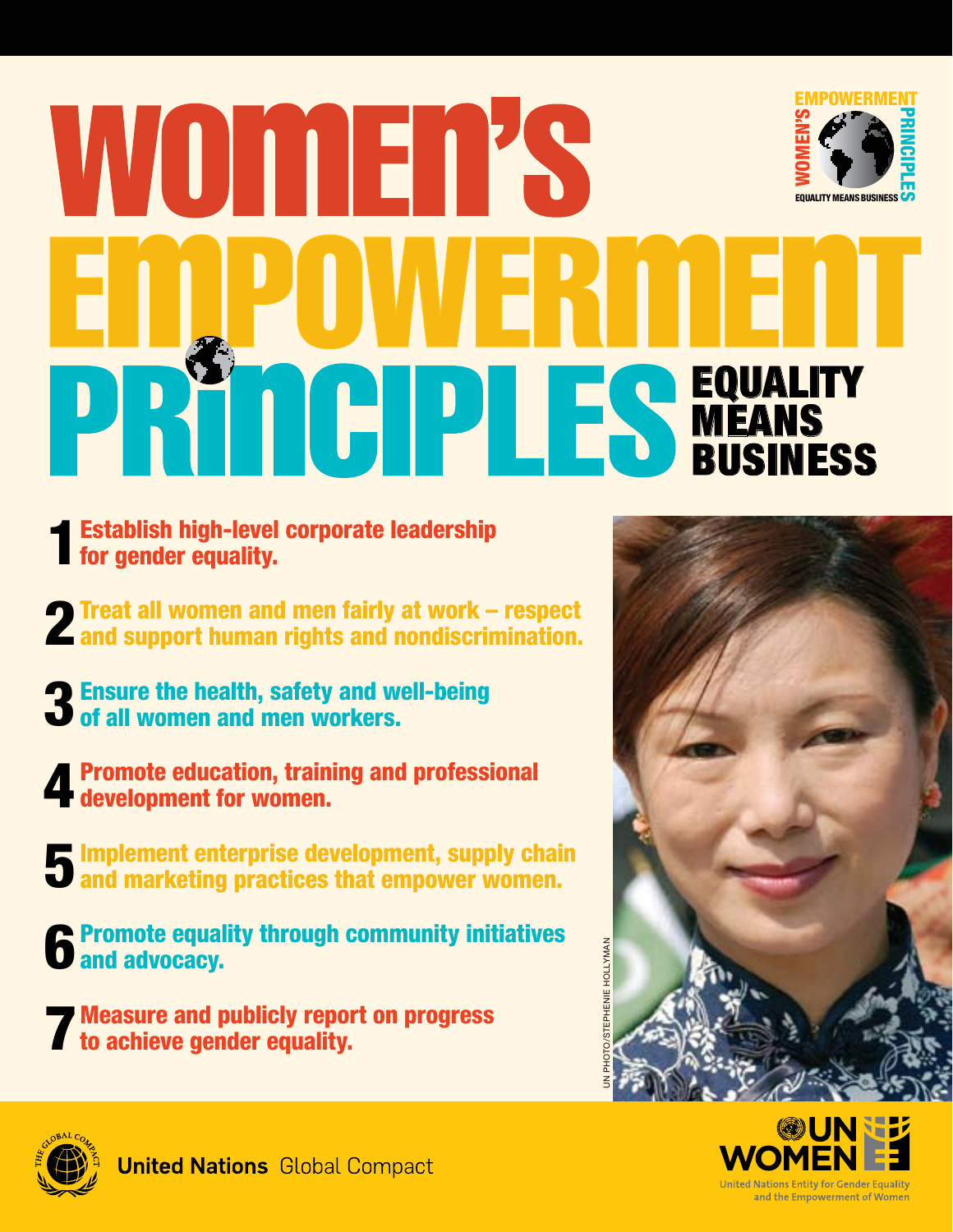#### Acknowledgements

The Women's Empowerment Principles — Equality Means Business initiative, launched in March 2010, is grateful to many stakeholders from business, civil society, international organizations and governments for their engagement enabling the effort to take root in many companies and constituencies. The Women's Empowerment Principles partnership team consists of:

Joan Libby Hawk Special Adviser, UN Women and UN Global Compact Ursula Wynhoven General Counsel, **UN Global Compact Office** 

Laraine Mills Private Sector Partnerships Specialist, UN Women Lauren Gula Project Manager, Human Rights & Women's Empowerment, UN Global Compact Office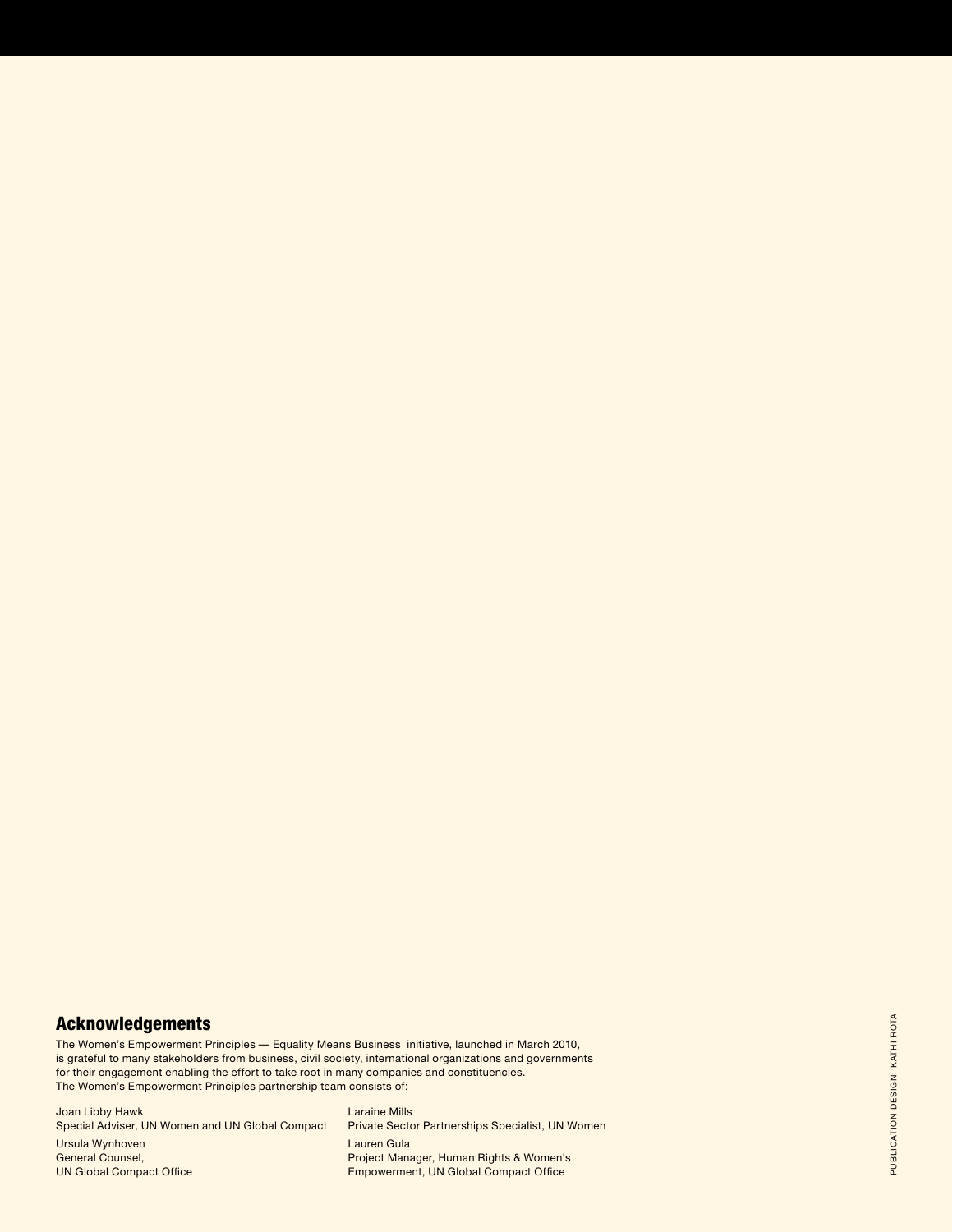# $\blacksquare$  $\blacksquare$ Equality Means Business

A Partnership Initiative of UN Women and the UN Global Compact Office



Second Edition 2011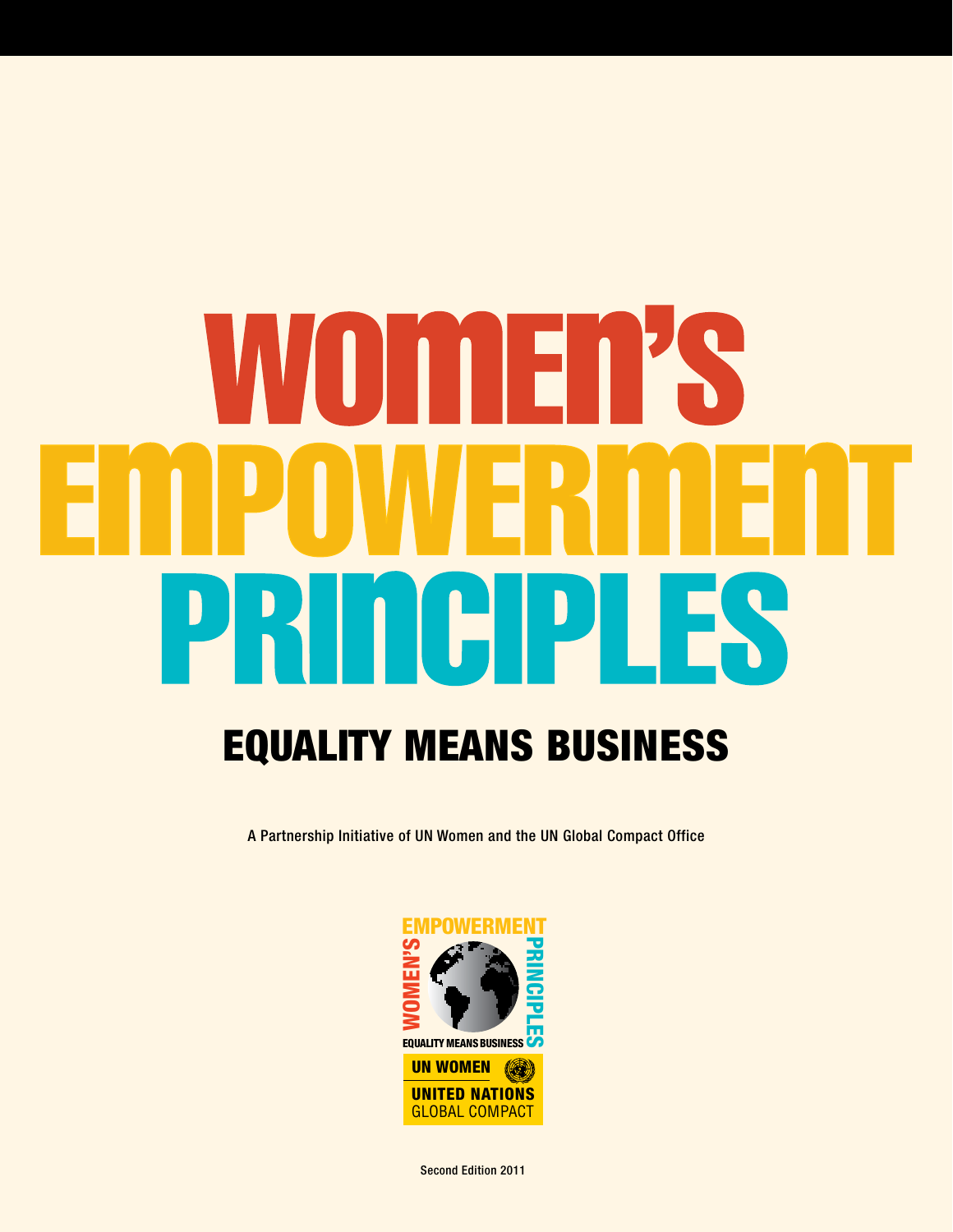# Introduction

**Empowering women** to participate fully in economic life across all sectors and throughout all levels of economic activity is essential to:

- Build strong economies;
- Establish more stable and just societies;
- Achieve internationallyagreed goals for development, sustainability and human rights;
- Improve quality of life for women, men, families and communities; and
- Propel businesses' operations and goals.

Yet, ensuring the inclusion of women's talents, skills, experience and energies requires intentional actions and deliberate policies. The Women's Empowerment Principles, a partnership initiative of UN Women and UN Global Compact (UNGC), provide a set of considerations to help the private sector focus on key elements integral to promoting gender equality in the workplace, marketplace and community.

Enhancing openness and inclusion throughout corporate policies and operations requires techniques, tools and practices that bring results. The Women's Empowerment Principles, forged through an international multi-stakeholder consultative process, provide a "gender lens" through which business can survey and analyze current practices, benchmarks and reporting practices.

Informed by real-life business practices, the Principles help companies tailor existing policies and programmes —or establish needed new ones— to realize women's empowerment. The Principles also reflect the interests of governments and civil society and support interactions among stakeholders

as achieving gender equality requires the participation of all actors. As a leader in gender equality, UN Women brings decades of experience to this partnership effort with the UN Global Compact, the world's largest corporate citizenship initiative with more than 8,000 business participants and other stakeholders involved in more than 135 countries.

In an increasingly globalized and interconnected world, utilizing all social and economic assets is crucial for success. Yet, despite progress, women continue to confront discrimination, marginalization and exclusion, even though equality between men and women stands as a universal international precept—a fundamental and inviolable human right. Nearly all countries have affirmed this value through their recognition of the standards contained in international human rights treaties, which articulate for states a broad range of civil, political, economic, social and cultural rights. Distinctive documents highlight a spectrum of state responsibilities and human rights protections for women, indigenous peoples, children, workers and people with disabilities. Additionally, internationally agreedon documents such as the Beijing

Platform for Action adopted by all 189 countries at the UN Fourth World Conference on Women in 1995 and the Millennium Declaration adopted by 189 countries in 2000, contribute to the overarching human rights framework.<sup>1</sup>

These international standards illuminate our common aspiration for a life where the doors of opportunity are open to all. Where people can live free from violence, exercise legal redress and expect states to live up to their obligations to respect and protect the human rights of women, men and children and provide appropriate government services such as education and health.

These conventions inform national law and help shape common values adopted by institutions throughout the world. Business leaders, working in close association with their peers, with governments, nongovernmental organizations and the United Nations<sup>2</sup>, seek to apply these international standards that uphold an individual's rights through their specifically designed policies and programmes. Their corporate commitment, reflected through the company's mission statement and supported through public reporting on policies and practices, attests to the growing realization of how important these values are to business and their communities.<sup>3</sup>

While much has been accomplished through the integration of principles and actions on corporate responsibility, diversity and inclusion, the full participation of women throughout the private sector – from the CEO's office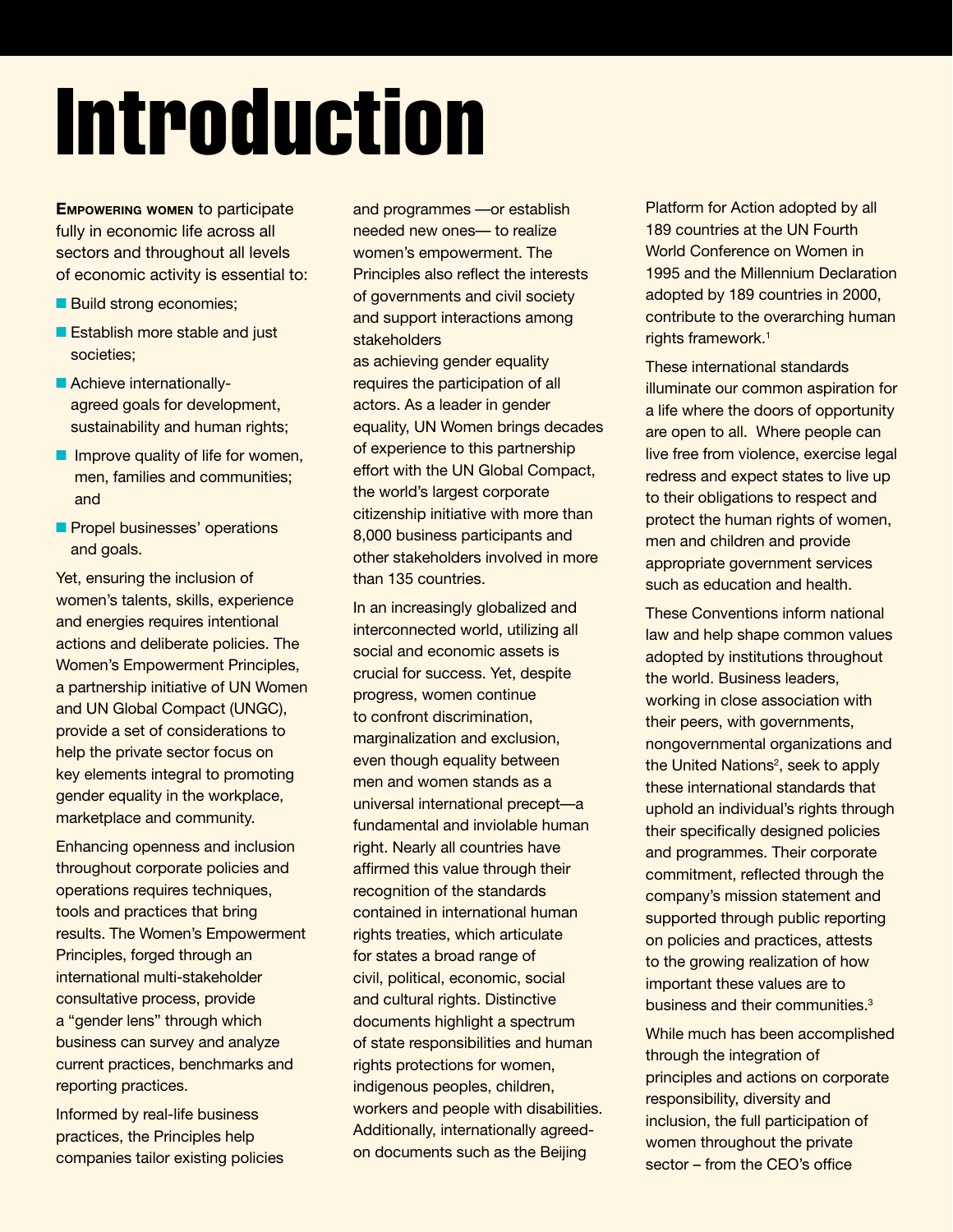to the factory floor to the supply chain – remains unfulfilled. Current research demonstrating that gender diversity helps business perform better signals that self interest and common interest can come together. UN Women, the UN Global Compact, other leading UN agencies, the World Bank and the World Economic Forum, reinforce these findings. 4 Governments also recognize that women's inclusion drives development, and acknowledge that achieving the Millennium Development Goals and national economic and development plans requires rapidly moving towards gender equality.<sup>5</sup><br>In a globally interdependent political,

social and economic environment, partnerships play an increasingly vital role to:

- Create a vibrant business environment involving a broad spectrum of actors, collaborators, contributors and innovators to open opportunities for women and men; and
- Enable the active and interactive participation of governments, international financial institutions, the private sector, investors, nongovernmental organizations, academia and professional organizations to work together.

In the spirit of partnership, UN Women and the UN Global Compact offer the Women's Empowerment Principles in the hope that using them as a targeted "gender lens" inspires and intensifies the efforts to bring women in at all levels. *Equality does mean business.*

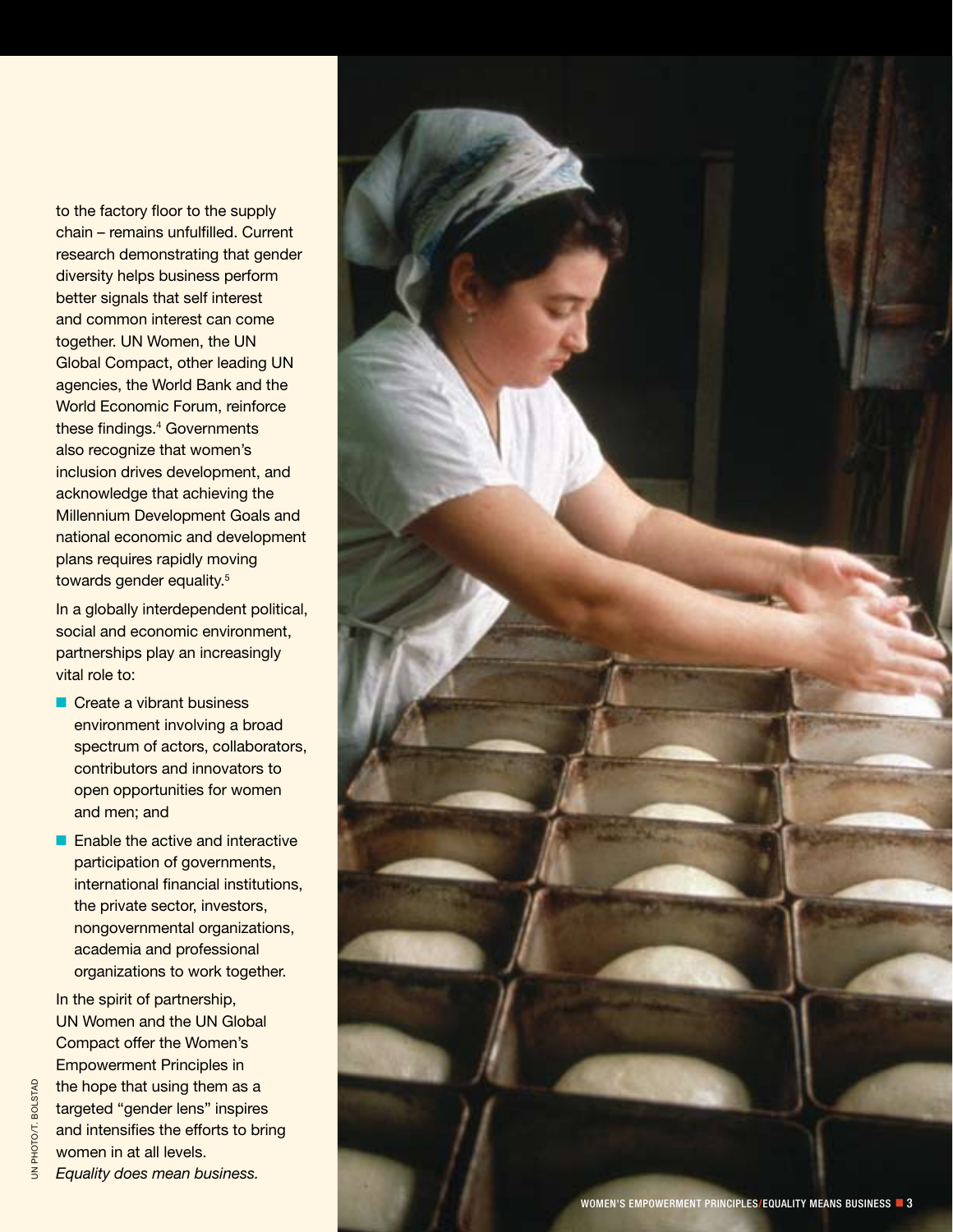# Women's Empowerment

## **Leadership Promotes** Gender Equality

- Affirm high-level support and direct top-level policies for gender equality and human rights.
- Establish company-wide goals and targets for gender equality and include progress as a factor in managers' performance reviews.
- Engage internal and external stakeholders in the development of company policies, programmes and implementation plans that advance equality.
- Ensure that all policies are gender-sensitive – identifying factors that impact women and men differently – and that corporate culture advances equality and inclusion.

### **Equal** Opportunity, 1 2 3 Inclusion and Nondiscriminiation

- Pay equal remuneration, including benefits, for work of equal value and strive to pay a living wage to all women and men.
- Ensure that workplace policies and practices are free from gender-based discrimination.
- Implement gender-sensitive recruitment and retention practices and proactively recruit and appoint women to managerial and executive positions and to the corporate board of directors.
- Assure sufficient participation of women – 30% or greater – in decision-making and governance at all levels and across all business areas.
- Offer flexible work options, leave and re-entry opportunities to positions of equal pay and status.
- Support access to child and dependent care by providing services, resources and information to both women and men.

## Health, Safety and Freedom from Violence

- Taking into account differential impacts on women and men, provide safe working conditions and protection from exposure to hazardous materials and disclose potential risks, including to reproductive health.
- Establish a zero-tolerance policy towards all forms of violence at work, including verbal and/or physical abuse and prevent sexual harassment.
- Strive to offer health insurance or other needed services – including for survivors of domestic violence – and ensure equal access for all employees.
- Respect women and men workers' rights to time off for medical care and counseling for themselves and their dependents.
- In consultation with employees, identify and address security issues, including the safety of women traveling to and from work and on company-related business.
- Train security staff and managers to recognize signs of violence against women and understand laws and company policies on human trafficking, labour and sexual exploitation.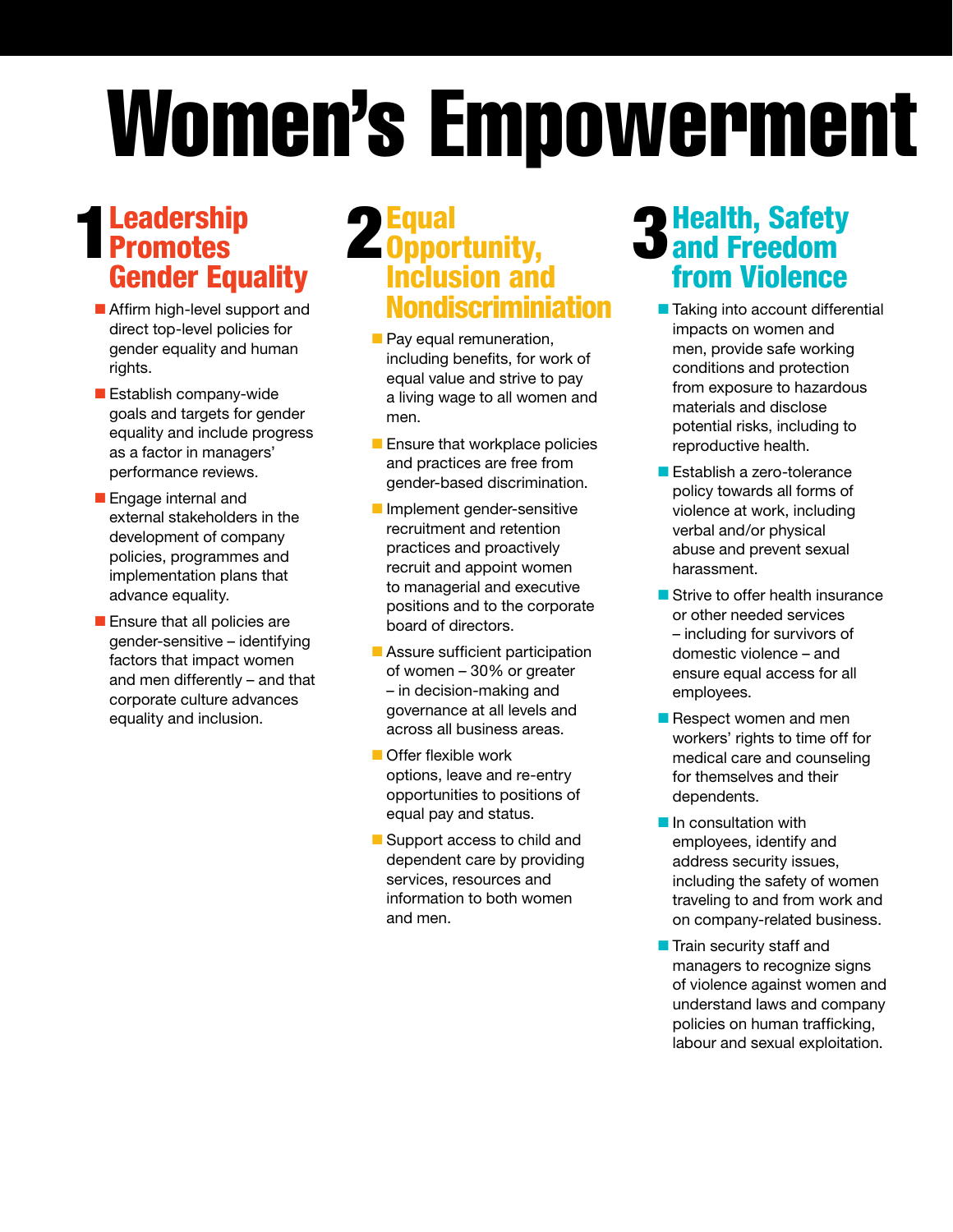# Principles

# Education 4 Education<br>4 and Training 5

- Invest in workplace policies and programmes that open avenues for advancement of women at all levels and across all business areas, and encourage women to enter nontraditional job fields.
- Ensure equal access to all company-supported education and training programmes, including literacy classes, vocational and information technology training.
- Provide equal opportunities for formal and informal networking and mentoring.
- Articulate the company's business case for women's empowerment and the positive impact of inclusion for men as well as women.

### Enterprise Development, **Supply Chain** and Marketing Practices

- Expand business relationships with women-owned enterprises, including small businesses, and women entrepreneurs.
- Support gender-sensitive solutions to credit and lending barriers.
- Ask business partners and peers to respect the company's commitment to advancing equality and inclusion.
- Respect the dignity of women in all marketing and other company materials.
- Ensure that company products, services and facilities are not used for human trafficking and/ or labour or sexual exploitation.

### **Community 6** Community<br>**6** Leadership and Engagement

- $\blacksquare$  Lead by example showcase company commitment to gender equality and women's empowerment.
- Leverage influence, alone or in partnership, to advocate for gender equality and collaborate with business partners, suppliers and community leaders to promote inclusion.
- Work with community stakeholders, officials and others to eliminate discrimination and exploitation and open opportunities for women and girls.
- Promote and recognize women's leadership in, and contributions to, their communities and ensure sufficient representation of women in any community consultation.
- Use philanthropy and grants programmes to support company commitment to inclusion, equality and human rights.

### Transparency, **Transparency,<br>Measuring and Respective** Reporting

- Make public the company policies and implementation plan for promoting gender equality.
- Establish benchmarks that quantify inclusion of women at all levels.
- Measure and report on progress, both internally and externally, using data disaggregated by sex.
- Incorporate gender markers into ongoing reporting obligations.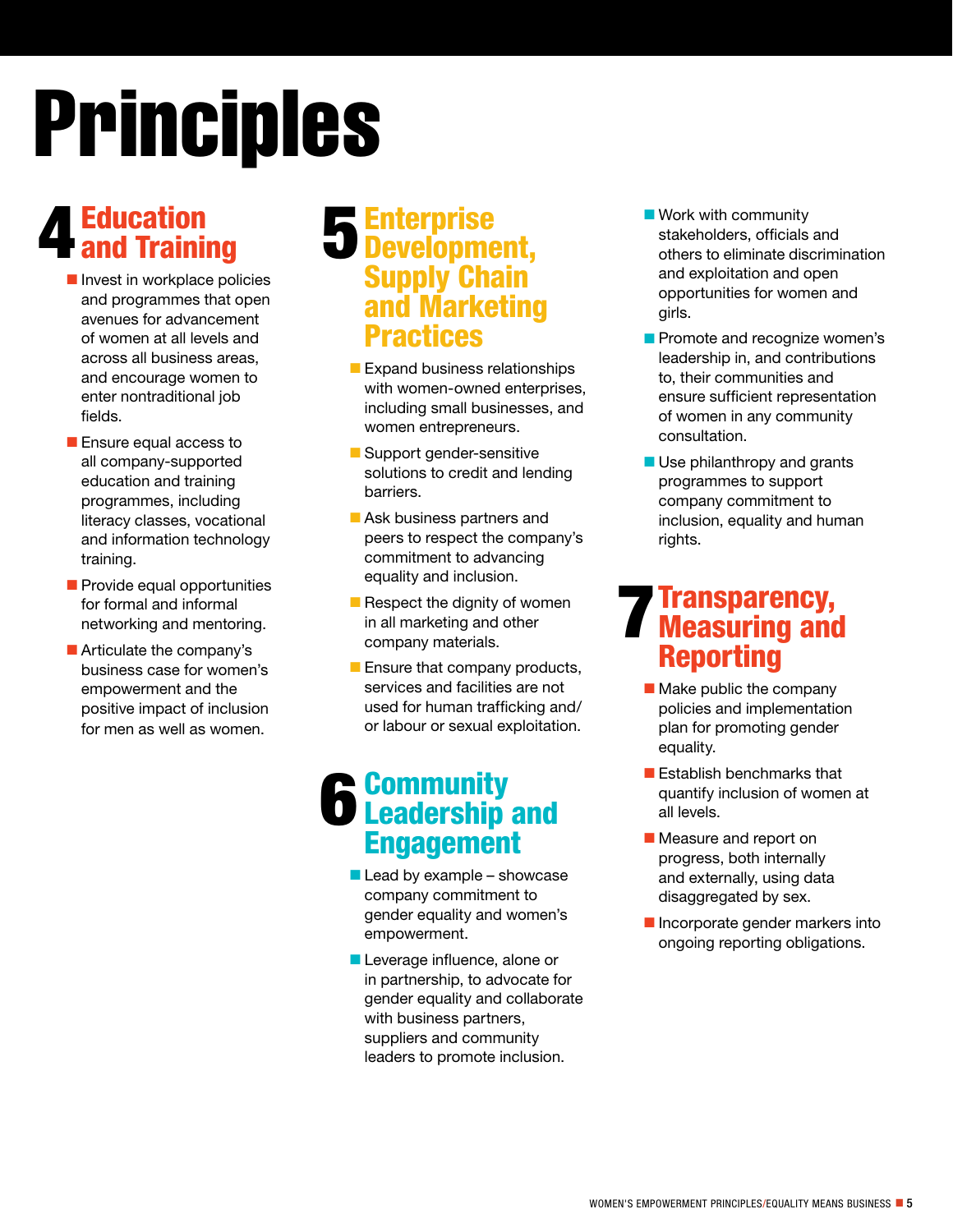# **Principles into Practice:**

Companies from around the world already furnish concrete examples of how they advance women's empowerment. The examples that follow, matched to each of the seven distinct Women's Empowerment Principles, showcase actions and policies to learn from and emulate; they derive from the large collection of company-submitted examples titled, *Companies Leading the Way: Putting the Principles into Practice.*

## **Leadership 1 Leadership<br>Promotes 22<br>Consider Fauselity** Gender Equality

- An international mining group headquartered in the UK, commissioned a resource guide on how to engage women and community groups as a major policy directive of its business operations.
- A company assessment at the highest level by a global accounting and consulting firm determined that the company was losing out on business by failing to attract and retain highly skilled female professionals and, on the basis of these findings, worked to change company culture and policies through leadership and board involvement.
- The leadership of an East Asian apparel manufacturer implemented an integrated, comprehensive approach to women's empowerment through programmes recognizing female employees' accomplishments and supporting women's advancement in the company through wide-ranging education, training and safety initiatives.

#### **Equal** Opportunity, Inclusion and Nondiscrimination

- To retain and attract more qualified women, an Eastern European microfinance group initiated a broadbased data collection and analysis exercise, followed up with recommendations on the treatment of its female employees.
- In an effort to close genderbased pay gaps, a global insurance group dedicated 1.25 million Euros over three years.
- A large financial services company in Australia offers a parental leave policy that provides a total of two years parental leave for the primary care giver, which can be taken flexibly, rather than on a full-time basis.
- To support diversity and inclusion, a multinational steel company established a special committee comprised of management and women workers that identifies concerns of female employees and in response organizes trainings and programmes.

## Health, Safety **3 Health, Safety**<br>**3 and Freedom** from Violence

- Building on a companyinitiated study to determine the economic benefits to companies of employee health awareness, a large apparel company partners with health education professionals to offer trainings to employees on reproductive and maternal health, disease prevention and access to care.
- Recognizing the need to support working parents, a Kenyan communications company offers free on-site day care and an in-house physician, in addition to comprehensive medical coverage that includes pre- and post-natal care.
- Two Spanish companies offer victims of domestic violence job placement services specifically tailored to their needs to ease transition to the workplace.
- A Sri Lankan apparel manufacturer demonstrates its commitment to creating and maintaining a safe and healthy work environment – and recognition of the differential needs of its female and male employees – through a range of targeted policies and programmes, including special care for pregnant employees, and systematic risk assessments and monitoring of its plants, processes and equipment.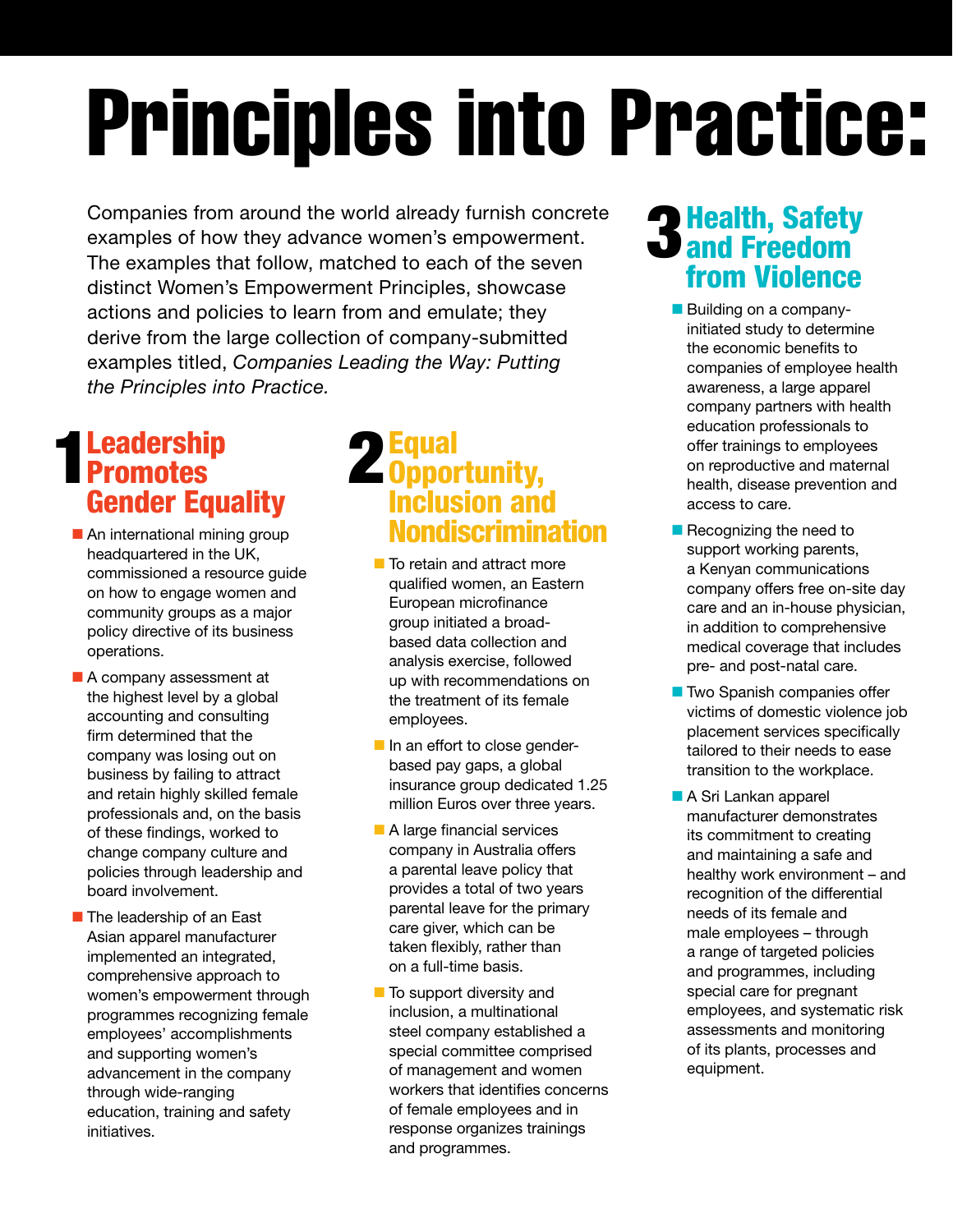# **Company Examples**

# Education and Training 4 5

- To open opportunities for women's career advancement in IT fields, a US-based multinational technology company maintains strategic partnerships with women's organizations in many of the countries where it operates, to promote education and training and recognize women's accomplishments in IT.
- A large European airline company reaches out to youth through education projects to break down the barriers that traditionally limit women to certain jobs in the industry and men to others.
- A large financial services company in Australia offers numerous initiatives aimed at supporting women in business, including an online platform to help Australian women connect with other women in business internationally to share information, research and career advice.
- A Chinese international transport company established special employee committees to identify and design programmes and information tailored to the distinct needs and interests of female workers.



### **Enterprise** Development, **Supply Chain** and Marketing **Practices**

- Recognizing the expanding role of women entrepreneurs, a large UK-based bank launched specialized financial services, microfinance opportunities and business loans and also provides an online resource center for women entrepreneurs running small and mediumsized enterprises.
- A Swedish manufacturer helps women producers of raw materials in developing countries to trade directly with the manufacturer, thus improving their income by reducing the number of intermediaries in the supply chain.
- To make the scope of violence against women visible to an international public, a global advertising company partnered with a UN organization to develop a public awareness campaign using television and the internet.

### **Community 6** Community<br>**6** Leadership and Engagement

■ A large international cosmetics company launched and sold products to raise funds for community-based organizations working to end domestic violence around the world.

- A multinational mining company with operations in Ghana implemented a gender mainstreaming programme to encourage female employees to assume greater responsibility within the mine and connect to the local community.
- A US-based multinational apparel manufacturer awards grants to community-based organizations working to empower women in localities where it does business.

### Transparency, **Transparency,<br>Measuring and Reporting** Reporting

- A mid-sized Israeli fashion company became the first of its size in Israel to voluntarily publicize a Social and Environmental Responsibility Report reflecting its commitment to gender equality.
- A Spanish financial institution publicizes its commitment to equal opportunity and inclusion on its website and regularly undergoes external equality diagnostics validated by an autonomous government body.
- A South African mining company includes a detailed breakdown of employment by gender and race per occupational level in its sustainability reporting.
- Two Australian companies—one banking, one consulting use the seven Women's Empowerment Principles as a gender equality report guide.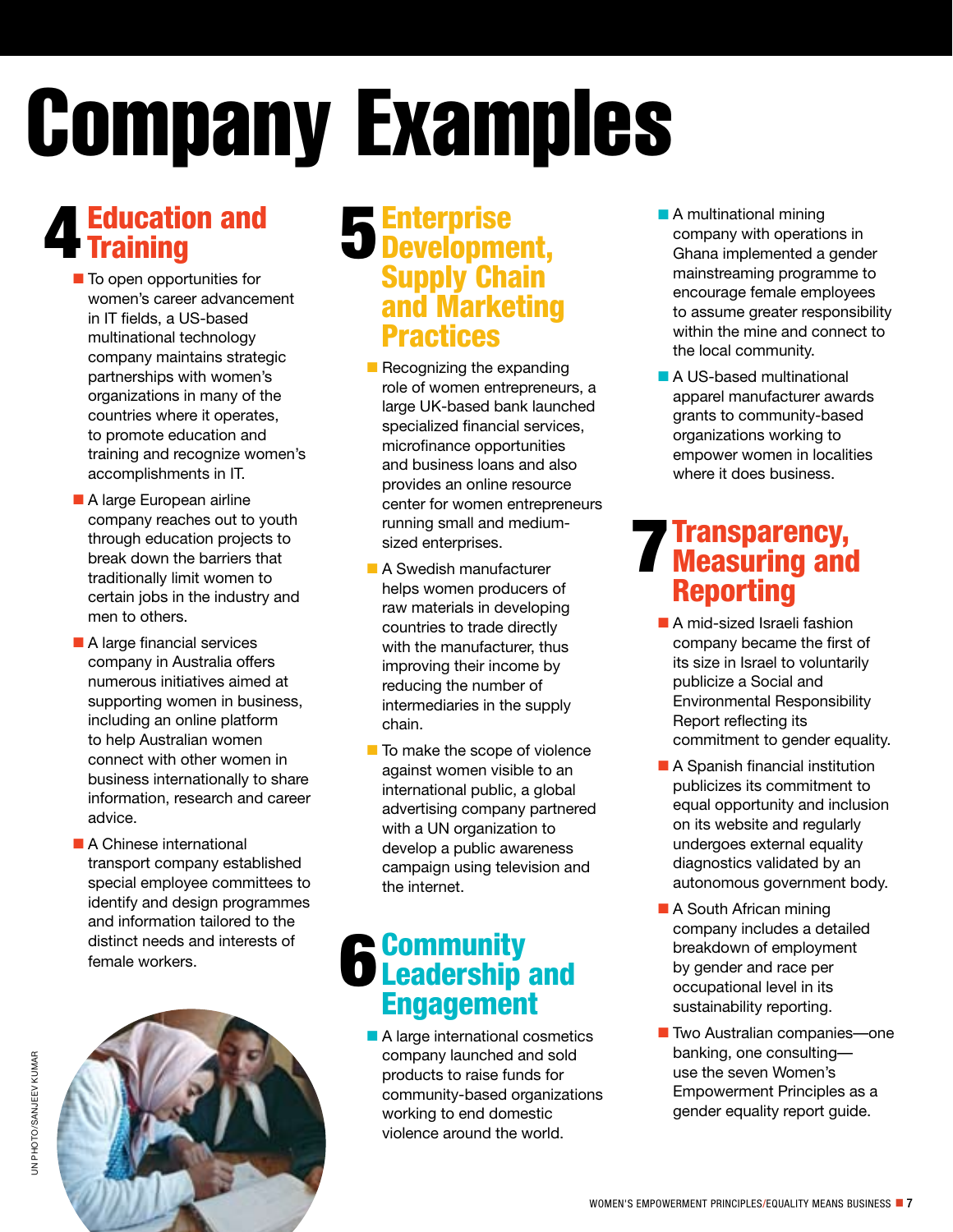# **How to Make & Measure**

The following suggestions align with each of the seven Women's Empowerment Principles and indicate approaches on how to make and measure progress. However, the most powerful assessment tools derive from an organization's own culture and objectives, matched with a clear measurement framework. While we share common goals, the routes to get there will, by necessity, be diverse.

## **Leadership 1 Leadership<br>Promotes 22<br>Consider Fauselites** Gender Equality

Define clearly company's strategic case for advancing gender equality within the organization and in its field.

Establish a high-level task force to identify priority areas, establish benchmarks and monitor company progress.

Include company-wide goals for progress towards gender equality in job descriptions and performance reviews.

#### Things to consider…

- Is the stated commitment to advancing equality and promoting nondiscrimination and fairness prominently featured on the company's website, in company recruiting materials and corporate sustainability reports?
- Is there a designated board-level individual who champions the organization's gender equality policies and plans?
- Are there trainings, including for male leaders, on the importance of women's participation and inclusion?
- Does the company's annual report or sustainability report include leadership statements on reaching gender equality goals?

## Equal Opportunity, Inclusion and Nondiscrimination

Prominently publicize an explicit company statement that prohibits gender-based discrimination in hiring, retention policies, promotion, salaries and benefits.

Design recruitment initiatives that reach out to more women.

Review and analyze remuneration of all employees by gender, employee category and job title.

Ensure equal opportunities for women to lead on important assignments and task forces.

Survey employees to elicit the views of women and men towards company policies on equal opportunity, inclusion, nondiscrimination and retention.

Establish and implement a confidential grievance policy and procedure for incidents of discrimination, sexual harassment and gender-based violence.

#### Things to consider…

- Is there a gender breakdown of the company's board of directors and top management?
- Does the company track and analyze promotions by gender, employee category and title?
- Are fair pay reviews conducted on a regular basis?
- Are sufficient numbers of women
- 30 percent or greater being recruited and interviewed? Do interview panels have sufficient numbers of women participating?
- What is the retention rate for female employees by employee category and job title compared to male employees?
- Has the company designed flexible work options that incorporate the specific and different needs of women and men?
- Are there accessible channels for filing grievances on gender-based discrimination, harassment and violence?

## Health, Safety **3** Health, Safety<br>**3** and Freedom from Violence

Prominently publicize the company's zero tolerance policy and provide ongoing training.

Undertake a gender-sensitive inventory of health and safety conditions.

Survey employees to elicit the views of women and men on health, safety and security issues.

Tailor company health and safety policies to serve the distinctive concerns and needs of women and men, including pregnant women, people with HIV/AIDs, people with disabilities and other vulnerable groups and provide the resources to implement them.

#### Things to consider…

- Is safety and other equipment the appropriate size for both women and men?
- Are there separate toilets and, if necessary, changing facilities for both women and men?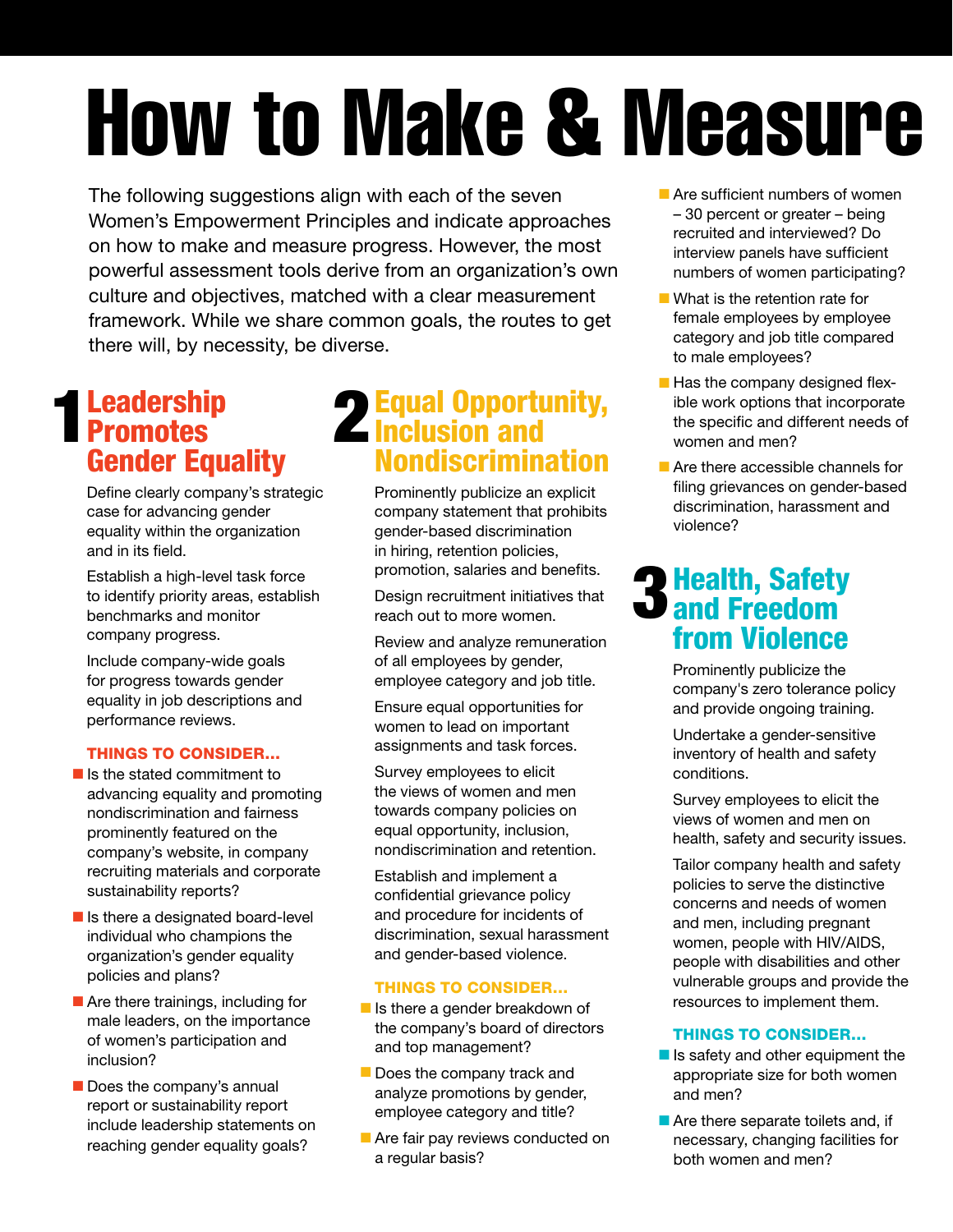# Progress

- Are company grounds adequately lit?
- Are female health care professionals available in company-provided health services?

# Education **4 Education<br>4 and Training**

Train and educate employees, particularly male staff, on the company's business case for women's empowerment.

Offer career clinics and mentoring programmes for women's career development at all stages.

Promote training programmes tailored for women.

#### Things to consider…

- What is the distribution between women and men of training and professional development opportunities?
- How many hours of training do women and men participate in annually, analyzed by job category and title?
- Are the demands of employees' family roles considered when scheduling trainings and education programmes?

## Enterprise 5 Enterprise<br>5 Development, **Supply Chain** and Marketing **Practices**

Prominently publicize an executive level policy statement on the organization's support for gender equality practices in its supply chain.

Identify a 'women's enterprise

champion' within the organization to target women-owned enterprises and help develop their capacity to become quality suppliers.

Request information from current and potential suppliers on their gender and diversity policies and include these in criteria for business selection.

#### Things to consider…

- Does the company perform analyses of its existing supply chain to establish the baseline number of suppliers that are women-owned enterprises?
- How many of the company's suppliers have gender equality policies and programmes?
- What is the ratio of womenowned enterprises compared to other suppliers?
- How does the company record complaints regarding its portrayal of women and girls in marketing and other public materials,and how does it act on these concerns?

## **Community 6** Community<br> **6** Leadership and Engagement

Define company community engagement initiatives that empower women and girls.

Encourage company executives to undertake community consultations with local leaders –women and men—to establish strong ties and programmes that benefit all community members.



Craft a community impact analysis that marks the specific impacts on women and girls when establishing or expanding presence in a community.

#### Things to consider…

- What initiatives are supported by the company to promote equality in the community and how many women and girls, men and boys do they reach?
- Does the company survey participants through focus groups or written comments for feedback?
- Does the company review its criteria and policies that determine community engagement activities against results and community feedback?
- Are women's contributions to their communities recognized and publicized?

### Transparency, **Transparency,<br>Measuring and Repartise** Reporting

Report annually, by department, on company gender equality plans and policies, using established benchmarks.

Publicize findings on company efforts towards inclusion and advancing women through all appropriate channels and preexisting reporting obligations.

Include monitoring and evaluation of company gender equality goals into ongoing performance indicators.

#### Things to consider…

- Does tracking along the benchmarks for advancing women demonstrate that the company is moving positively?
- What opportunities exist throughout the company for review, analysis and discussion of performance?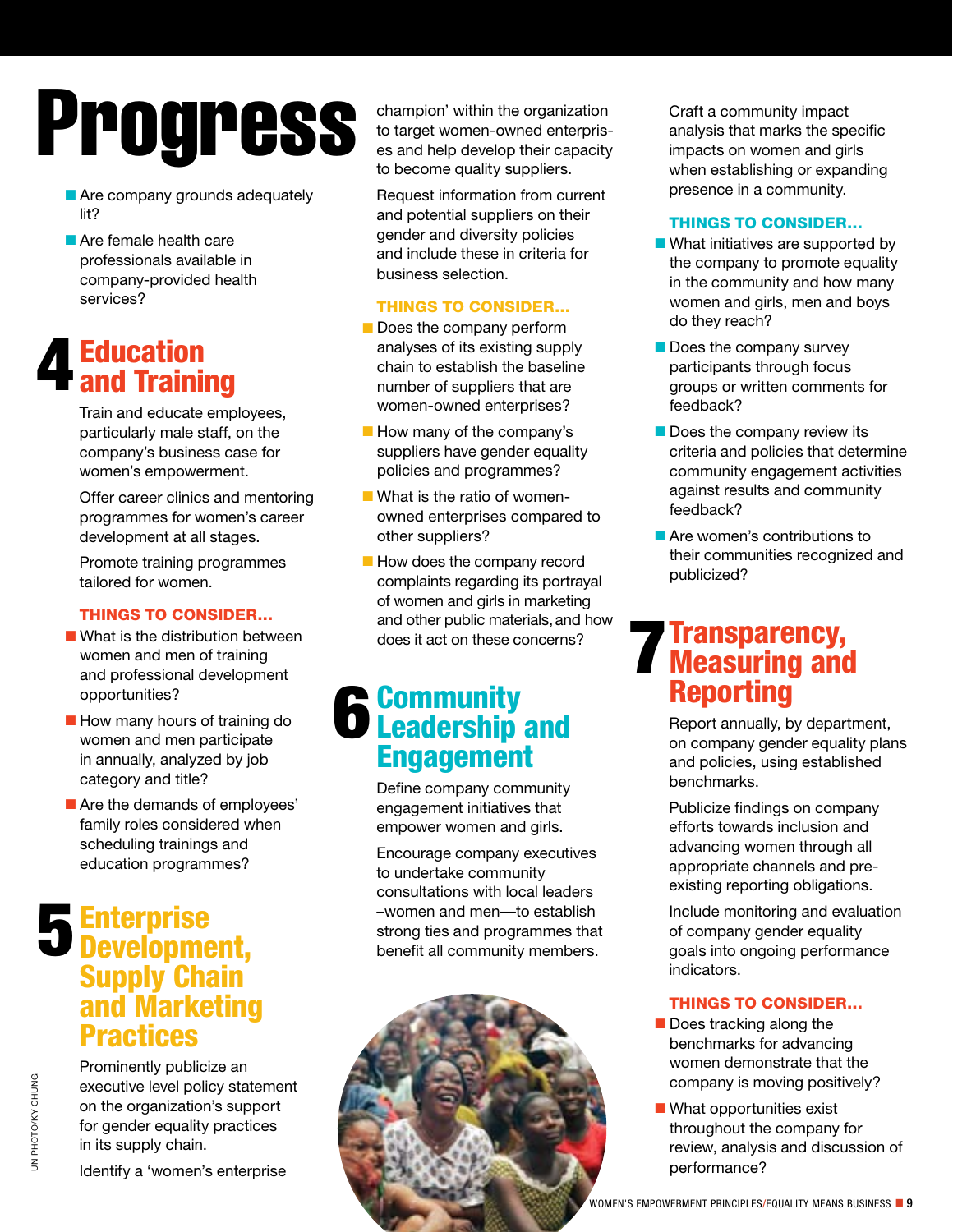# Where Women Stand: Facts and Figures

#### Women at Risk

- More people have been lifted out of poverty in the last 50 years than in the previous 500; yet more than 1.2 billion still subsist on less than \$1 per day.<sup>1</sup> According to some estimates, women represent 70% of the world's poor.
- The International Fund for Agriculture and Development (IFAD) reports that in the developing world, the percentage of land owned by women is less than 2%.<sup>2</sup>
- According to U.S. Governmentsponsored research completed in 2006, approximately 800,000 people are trafficked across national borders annually. Approximately 80% of transnational trafficking victims are women and girls and up to 50% are minors.<sup>3</sup>
- An estimated 72% of the world's 33 million refugees are women and children.4
- Every minute somewhere in the world a woman dies due to complications during pregnancy and childbirth.<sup>5</sup>

#### Violence against Women

- The most common form of violence experienced by women globally is physical violence inflicted by an intimate partner. On average, at least 6 out of 10 women are beaten, coerced into sex or otherwise abused by an intimate partner in the course of their lifetime.6
- $\blacksquare$  It is estimated that, worldwide, 1 in 5 women will become a victim of rape or attempted rape in her lifetime.<sup>7</sup>
- Women experience sexual harassment throughout their lives.

Between 40% and 50% of women in the European Union reported some form of sexual harassment in the workplace.<sup>8</sup>

- The cost of intimate partner violence in the United States alone exceeds US\$5.8 billion per year: US\$4.1 billion is for direct medical and health care services, while productivity losses account for nearly US\$1.8 billion.<sup>9</sup>
- In Canada, a 1995 study estimated the annual direct costs of violence against women to be approximately Can\$1.17 billion a year. A 2004 study in the United Kingdom estimated the total direct and indirect costs of domestic violence, including pain and suffering, to be £23 billion per year or £440 per person.10

#### Women and HIV/AIDS

- The AIDS epidemic has a unique impact on women, exacerbated by their role within society and their biological vulnerability to HIV infection – more than half of the estimated 33 million people living with HIV worldwide are women.<sup>11</sup>
- The prevalence of violence and of HIV/AIDS is interrelated. Women's inability to negotiate safe sex and refuse unwanted sex is closely linked to the high prevalence of HIV/ AIDS. Women who are beaten by their partners are 48% more likely to be infected with HIV/AIDS<sup>12</sup>.

#### Women and the Business Case

■ Investing in women can yield a significant "gender dividend",

according to a 2011 Deloitte report urging the public and private sectors to reap this benefit by investing in women and bringing them into leadership positions. The report highlighted the growing power of women consumers – already controlling roughly US\$20 trillion of total consumer spending globally and influencing up to 80% of buying decisions.13

- A 2011 report from the International Labour Organization (ILO) and Asian Development Bank (ADB) revealed that a gender equality gap in employment rates for women as compared to men cost Asia \$47 billion annually – fully 45% of women remained outside the workplace compared to 19% of men.14
- In 2007, Goldman Sachs reported that different countries and regions of the world could dramatically increase GDP simply by reducing the gap in employment rates between men and women: the Eurozone could increase GDP by 13%; Japan by 16%; the US by 9%.15

#### Women and Education

- About two-thirds of the estimated 776 million adults – or 16% of the world's adult population – who lack basic literacy skill are women.16 In developing countries, nearly 1 out of 5 girls who enrolls in primary school does not complete her primary education.
- The Women's Learning Partnership (WLP) estimates that worldwide, for every year beyond fourth grade that girls attend school, wages rise 20%, child deaths drop 10% and family size drops 20%.<sup>17</sup>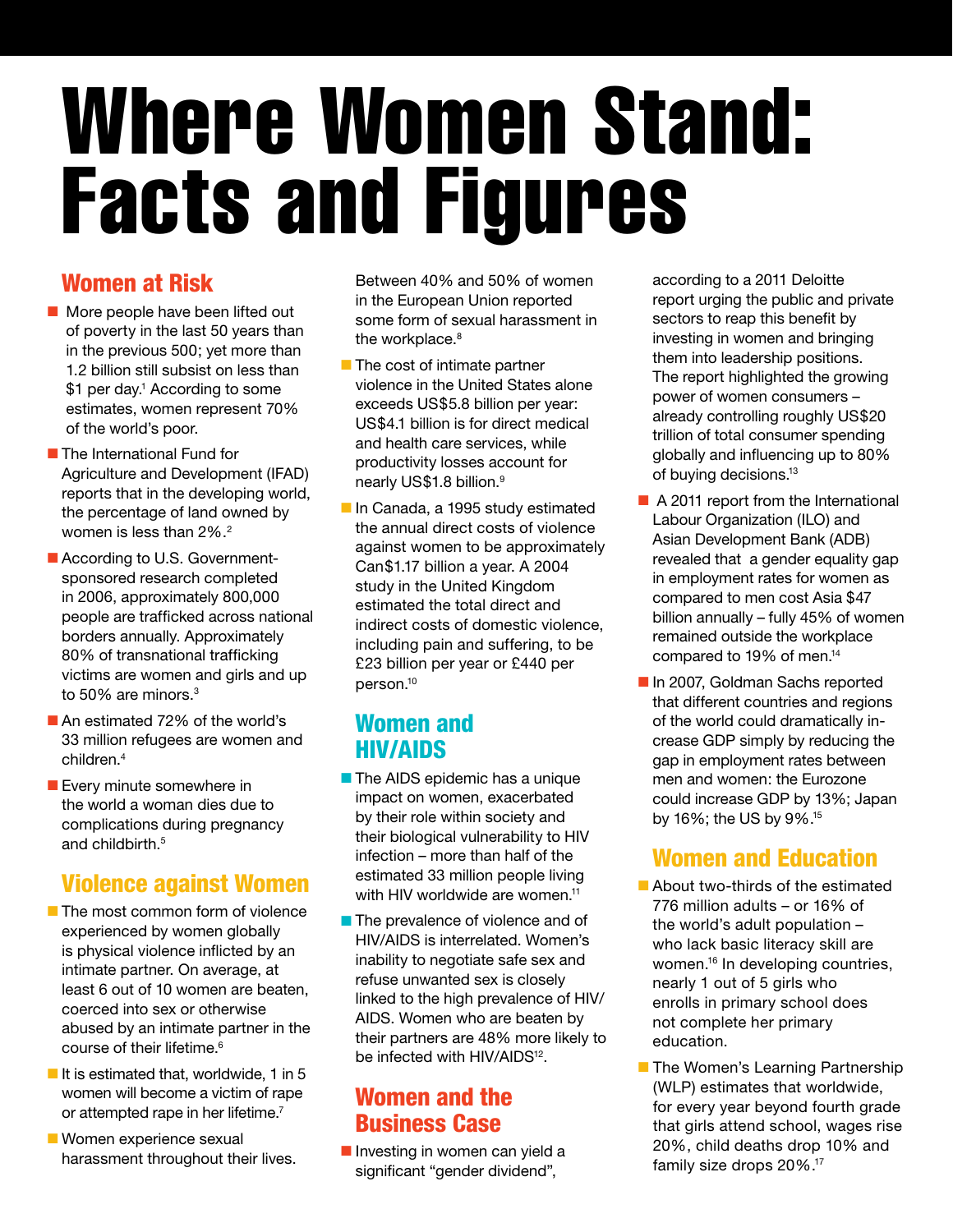# Gender Terms

#### Empowerment

Empowerment means that people both women and men – can take control over their lives: set their own agendas, gain skills (or have their own skills and knowledge recognized), increase self-confidence, solve problems, and develop self-reliance. It is both a process and an outcome.

#### Gender

Gender refers to the array of socially constructed roles and relationships, personality traits, attitudes, behaviours, values, relative power and influence that society ascribes to the two sexes on a differential basis. Whereas biological sex is determined by genetic and anatomical characteristics, gender is an acquired identity that is learned, changes over time, and varies widely within and across cultures. Gender is relational and refers not simply to women or men but to the relationship between them.

#### Sex

Sex refers to the biological characteristics that define humans as female or male. These sets of biological characteristics are not mutually exclusive as there are individuals who possess both, but these characteristics generally differentiate humans as females and males.

#### Gender Equality

Gender equality describes the concept that all human beings, both women and men, are free to develop their personal abilities and make choices without the limitations set by stereotypes, rigid gender roles, or prejudices. Gender equality means that the different behaviours, aspirations and needs of women and men are considered, valued and favoured equally. It does not mean that women and men have to become the same, but that their rights, responsibilities and opportunities will not depend on whether they are born female or male.

#### Gender Equity

Gender equity means that women and men are treated fairly according to their respective needs. This may include equal treatment or treatment that is different but considered equivalent in terms of rights, benefits, obligations and opportunities. In the development context, a gender equity goal often requires built-in measures to compensate for the historical and social disadvantages of women.

#### Gender Perspective/ "Gender Lens"

A gender perspective/"gender lens" can be defined as a focus that brings a framework of analysis in order to assess how women and men affect and are affected differently by policies, programmes, projects and activities. It enables recognition that relationships between women and men can vary depending on the context. A gender perspective takes into account gender roles, social and economic relationships and needs, access to resources, and other constraints and opportunities imposed by society or culture, age, religion, and/or ethnicity on both women and men.

#### Gender Analysis

Gender analysis is a systematic examination of the different impacts of development, policies, programmes and legislation on women and men that entails, first and foremost, collecting sex-disaggregated data and gender-sensitive information about the population concerned. Gender analysis can also include the examination of the multiple ways in which women and men, as social actors, engage in strategies to transform existing roles, relationships, and processes in their own interest and in the interest of others.

#### Gender-Sensitive Indicator

An indicator is a pointer. It can be a measurement, a number, a fact, an opinion or a perception that focuses on a specific condition or situation, and measures changes in that condition or situation over time. The difference between an indicator and a statistic is that indicators should involve comparison with a norm. Gender-sensitive indicators measure gender-related changes in society over time; they provide a close look at the results of targeted gender-based initiatives and actions.

#### Sex-Disaggregated Data

Sex-disaggregated data can be defined as data that is collected and presented separately on women and men. It is quantitative statistical information on the differences and inequalities between women and men. There is widespread confusion over, and misuse of, the terms "gender-disaggregated data" and "sex-disaggregated data". Data should necessarily be sex-disaggregated but not gender-disaggregated since females and males are counted according to their biological difference and not according to their social behaviours. The term gender-disaggregated data is frequently used, but it should be understood as sex-disaggregated data.

#### Gender Mainstreaming

Gender mainstreaming is the process of assessing the implications for women and men of any planned action, including legislation, policies or programmes, in any area and at all levels. It is a strategy for making women's as well as men's concerns and experiences an integral dimension in the design, implementation, monitoring and evaluation of policies and programmes in all political, economic and social spheres, such that inequality between women and men is not perpetuated.

**Sources:** United Nations International Research and Training Institute for the Advancement of Women (INSTRAW), 2004; UNESCO GENIA Toolkit for Promoting Gender Equality in Education; and ITC-ILO Training Module: Introduction to Gender Analysis and Gender-Sensitive Indicators Gender Campus, 2009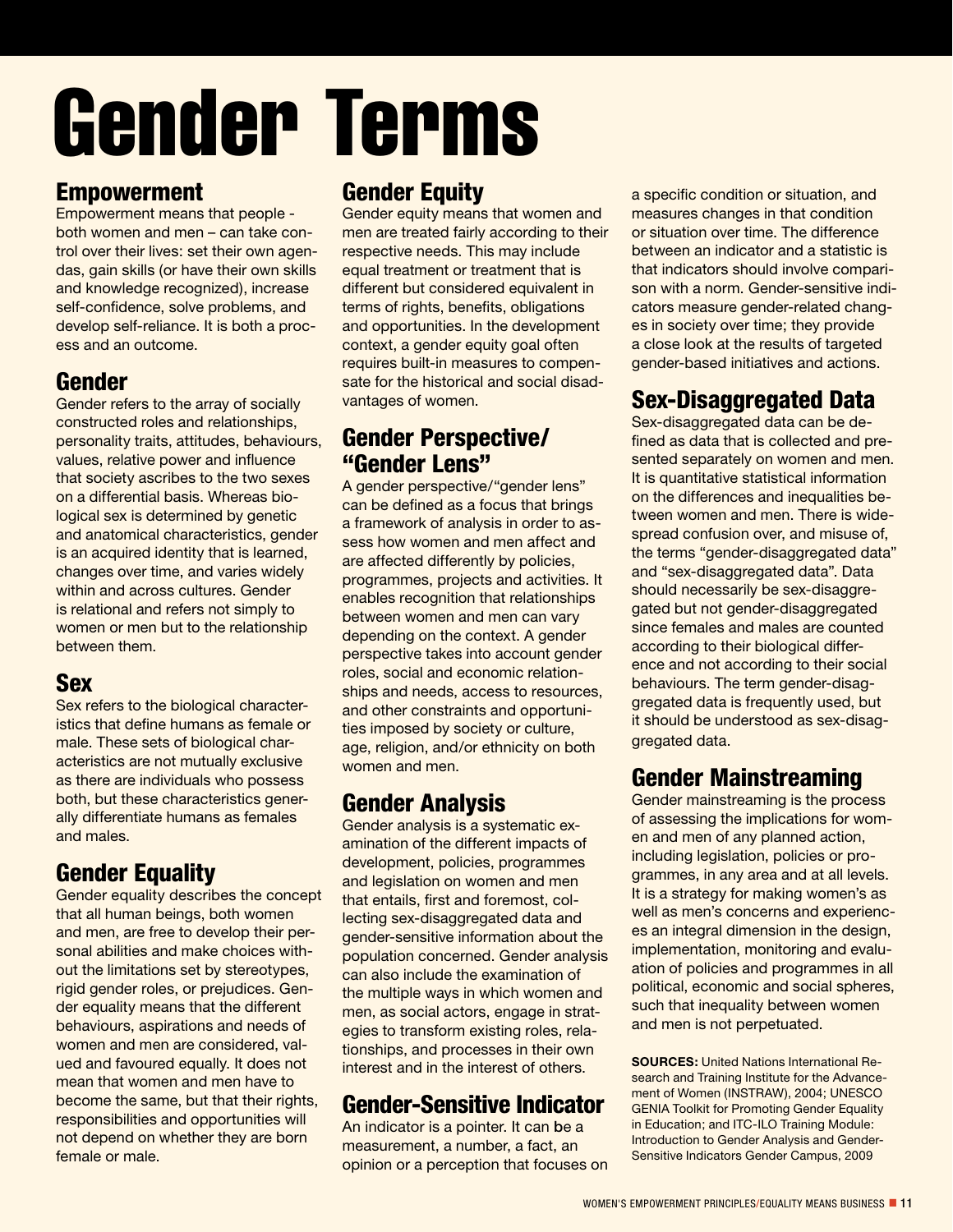#### **ENDNOTES**

#### **Introduction**

<sup>1</sup> Gender equality has been recognized as a human right since the establishment of the United Nations.

The 1948 Universal Declaration of Human Rights (UDHR) and the 1976 international convenants on Civil and Political Rights (ICCPR) and Economic, Social and Cultural Rights (ICESCR) all contain clear statements on the right of women to be free from discrimination. The Convention on the Elimination of All Forms of Discrimination against Women (CEDAW), adopted by the General Assembly in 1979, obliges signatories to undertake actions to ensure gender equality in both the private and public spheres and to eliminate traditional stereotyped ideas on the roles of the sexes. Importantly, governments at the 1995 Fourth UN World Conference on Women in Beijing, laid out specific actions set to attain the equality and empowerment standards set by CEDAW, in the Beijing Platform for Action. For more information on legal instruments and other relevant international standards of particular importance to women's human rights and gender equality, including CEDAW and other treaty bodies, see: http://www.un.org/womenwatch/daw/beijing/ platform/plat1.htm.

<sup>2</sup> Employees' and workers' rights are addressed by numerous international standards, conventions and recommendations of the International Labour Organization (ILO). While ILO instruments are applicable to both women and men, there are a number which are of specific interest for women workers. See the ILO Bureau for Gender Equality and the ILO Library online Resource Guide – Gender Equality in the World of Work: http://www.ilo. org/public/english/support/lib/resource/subject/ gender.htm.

Founded in 2000, the UN Global Compact is a strategic policy initiative for businesses that are committed to aligning their operations and strategies with ten universally accepted principles in the areas of human rights, labour, environment and anti-corruption. See: www.unglobalcompact. org.

In 2005 the United Nations Secretary-General Kofi Annan appointed Professor John Ruggie as Special Representative on the issue of human rights and transnational corporations and other business enterprises. The mandate includes identifying and clarifying standards of corporate responsibility and accountability with regard to human rights. https://www.un.org/.

<sup>3</sup> Over the past 10 years, there has been an increase in business' attention to corporate responsibility and sustainability reporting through a variety of mechanisms. One example is the UN Global Compact requirement on annual Communications on Progress (see: http://www. unglobalcompact.org/COP/index.html). Another example is the global sustainability reporting framework developed by the Global Reporting Initiative (GRI), which sets out principles and indicators that organizations can use to measure and report their economic, environmental and social performance. In 2008-09, the GRI worked with the International Finance Corporation (IFC) on a research and consultation project aimed at addressing the gap between gender and sustainability reporting, culminating in the resource document, 'Embedding Gender in Sustainability Reporting, a practitioner's guide' to help organizations worldwide create opportunities for women, adopt best practices in sustainability reporting, and improve companies' bottom lines. See: http://www.globalreporting.org/CurrentPri-

#### orities/GenderandReporting/.

A recent report (January 2010) by McKinsey & Company, 'The Business of Empowering Women', presents a case for why and how the private sector can intensify its engagement in the economic empowerment of women in developing countries and emerging markets. The report draws on insights from interviews with more than 50 leaders and experts in the private and social sectors who focus on women's empowerment, as well as findings from a global survey of nearly 2,300 senior private sector executives, among others. See: http://www.mckinsey.com/clientservice/ Social\_Sector/our\_practices/Economic\_Development/Knowledge\_Highlights/empowering\_women.aspx.

Research by the London Business School Centre for Women in Business found that gender parity in teams leads to more innovation, making a clear business case for diversity. See 'Innovative Potential: Men and Women in Teams, 2007, available at: http://www.london.edu/assets/ documents/facultyandresearch/Innovative\_Potential\_NOV\_2007.pdf.

4 Additional examples supporting the business case for gender equality include two recent studies on gender diversity and corporate performance by McKinsey and Company, conducted in partnership with the Women's Forum for the Economy & Society. Their research demonstrated the link between the presence of women in corporate management teams and companies' organizational and financial performance, suggesting that the companies where women are most strongly represented at board or topmanagement level are also the companies that perform best. Further research on female leadership showed that behaviors more often applied by women reinforce a company's organizational performance on several dimensions, and will be critical to meet the expected challenges companies will face over the coming years. See 'Women Matter: Gender diversity, a corporate performance driver' (2007) and 'Women Matter 2: Female leadership, a competitive edge for the future' (2008).

For research and resources of the Women Leaders and Gender Parity Programme of the World Economic Forum, see http://www.weforum. org/en/Communities/Women%20Leaders%20 and%20Gender%20Parity/index.htm. For information on the World Bank's work on gender, including Gender Equality as Smart Economics – a World Bank Group Action Plan, see: http://web. worldbank.org/WBSITE/EXTERNAL/TOPICS/EXT GENDER/0,,menuPK:336874~pagePK:149018~pi PK:149093~theSitePK:336868,00.html

<sup>5</sup> The "multiplier effect" of gender equality has been increasingly acknowledged. Studies continue to show that lowering the social, economic and political barriers faced by women and girls extends education, decreases child mortality and vulnerability to HIV and AIDS. Women's greater labour force participation reduces poverty through increased productivity and earnings. Conversely, systematic discrimination against women and girls will make it impossible for many to meet the poverty and other targets of the Millennium Development Goals. Millennium Development Goal 3 is to promote gender equality and empower women, and is one of eight MDGs drawn from the Millennium Declaration, that was adopted by 189 Governments in 2000. The MDGs address the world's main development challenges, and have time-bound and measurable targets accompanied by indicators for moni-

toring progress, with a timeline for achievement by 2015. Growing concern that the MDGs will not be met is accompanied by growing recognition that achievement of gender equality is critical to achievement of all other MDGs. See: http://www. un.org/millenniumgoals/ and http://mdgs.un.org/ unsd/mdg/Resources/Static/Products/Progress2008/MDG\_Gender\_Progress\_Chart\_2008\_ En.pdf. See also, 'The Importance of Sex', *The Economist*, April 2006; and 'Financing Gender Equality is Financing Development', UNIFEM Discussion Paper, 2008.

#### **Where Women Stand: Facts and Figures**

1 Women's Funding Network. 2007. World Poverty Day: Investing in Women – Solving the poverty puzzle. Poverty Statistics. Available from: http:// www.wfnet.org/sites/wfnet.org/files/jenn/Poverty%20Statistics.doc.

<sup>2</sup> IFAD website (fact sheet on women), accessed 27 February 2009: http://www.ifad.org/pub/factsheet/women/women\_e.pdf

3 USAID website, accessed 27 February 2009: http://www.usaid.gov/our\_work/cross-cutting\_ programs/wid/wid\_stats.html.

<sup>4</sup> *Ibid*.

5 UNICEF. 2009. State of the World's Children: Maternal and Newborn Health. Available from: http://www.unicef.org/sowc09/

6 United Nations. 2008. Unite to End Violence against Women Fact Sheet. Available from: http:// endviolence.un.org/docs/VAW.pdf. Also, UNIFEM 2008 'Violence against Women: facts and figures'. [http://www.unifem.org/attachments/gender\_issues/violence\_against\_women/facts\_figures\_violence\_against\_women\_2007.pdf ].

<sup>7</sup> *Ibid*.

8  *Ibid*.

9 United Nations. 2008. Unite to End Violence against Women Fact Sheet. Available from: http:// endviolence.un.org/docs/VAW.pdf

#### <sup>10</sup> *Ibid*.

11 UNAIDS. 2008. Report on the Global AIDS Epidemic. http://data.unaids.org/pub/GlobalReport/2008/jc1510\_2008\_global\_report\_pp29\_62\_ en.pdf

<sup>12</sup> Global Coalition on Women and AIDS website, accessed 27 February 2009. http://womenandaids.unaids.org/; Also, UNAIDS 2008 Report on the Global AIDS Epidemic: http://data.unaids.org/ pub/GlobalReport/2008/jc1510\_2008\_global\_report\_pp29\_62\_en.pdf

<sup>13</sup> The Gender Dividend: Making the business case for investing in women. 2011. Available from http://www.deloitte.com/investinginwomen

<sup>14</sup> Women and labour markets in Asia: Rebalancing for gender equality. 2011. Available from http://www.ilo.org/asia/whatwedo/publications/ lang--en/WCMS\_154846/index.htm

<sup>15</sup> Goldman Sachs Group, Inc. 2007. 'Gender Inequality, Growth and Global Ageing'.

<sup>16</sup> UNESCO 2008. Education for All, Global Monitoring Report 2009. Available from: http:// www.unesco.org/en/education/efareport/ reports/2009-governance/

<sup>17</sup> Women's Learning Partnership for Rights, Development and Peace website, accessed 27 February 2009: http://www.learningpartnership. org/en/resources/facts/humanrights.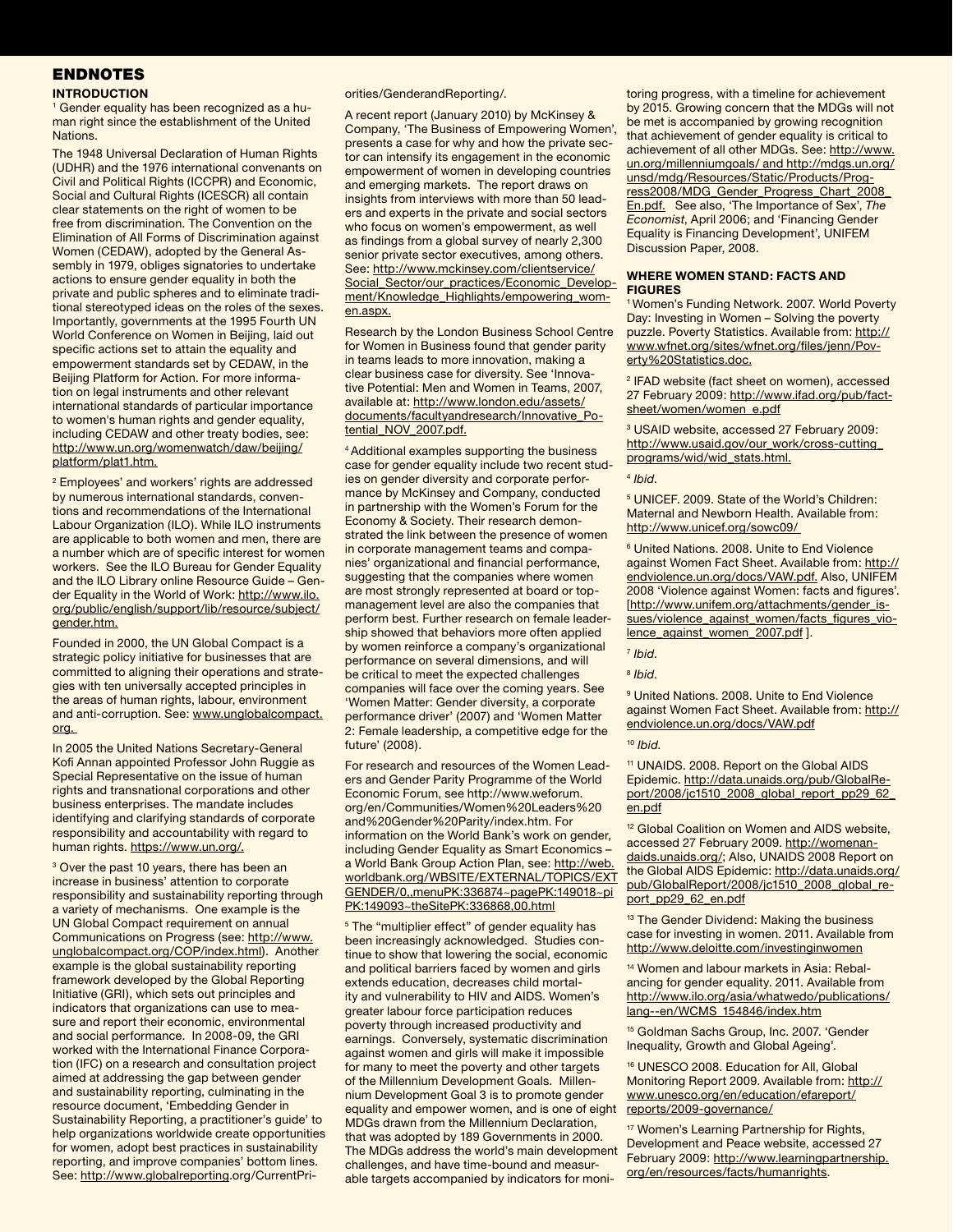# **WOMEN'S EMPOWERMENT PRINCIPLES**

#### CEO Statement of Support Engages Business Leaders and Companies

The Women's Empowerment Principles' CEO Statement of Support (see below) enables business leaders to commit publicly to align company policies to advance gender equality. By signing, CEOs signal their intention to integrate and implement the Women's Empowerment Principles from the board room, to the workplace, along the supply chain to the community.

We, business leaders from across the globe, express support for advancing equality between women and men to:

- Bring the broadest pool of talent to our endeavours;
- Further our companies' competitiveness;
- $\blacksquare$  Meet our corporate responsibility and sustainability commitments;
- Model behaviour within our companies that reflects the society we would like for our employees, fellow citizens and families;
- Encourage economic and social conditions that provide opportunities for women and men, girls and boys; and
- Foster sustainable development in the countries in which we operate.

Therefore, we welcome the provisions of the Women's Empowerment Principles – Equality Means Business, produced and disseminated by the United Nations Entity for Gender Equality and the Empowerment of Women (UN Women) and the United Nations

Global Compact. The Principles present seven steps that business and other sectors can take to advance and empower women.

Equal treatment of women and men is not just the right thing to do – it is also good for business.

The full participation of women in our enterprises and in the larger community makes sound business sense now and in the future. A broad concept of sustainability and corporate responsibility that embraces women's empowerment as a key goal will benefit us all. The seven steps of the Women's Empowerment Principles will help us realize these opportunities.

We encourage business leaders to join us and use the Principles as guidance for actions that we can all take in the workplace, marketplace and community to empower women and benefit our companies and societies. We will strive to use sex-disaggregated data in our sustainability reporting to communicate our progress to our own stakeholders.

Please join us.

1A Consultores, S. Coop AAK - AarhusKarlshamn AB AC Servicios, E.I. **Accenture** Access Bank plc Açovisa Indústria e Comercio de Aços .<br>Especiais Ltda. Aitken Spence PLC Alcan Iceland Ltd. / Rio Tinto Alcatel-Lucent Alguas, S.L. Allens Arthur Robinson Andaluza de Montajes Eléctricos y Telefónicos, S.A. (Ametel, S.A.) AREVA Arla Foods amba Arup Australasia (Ove Arup & Partners International Ltd.) Atlantic Grupa d.d. Aviva plc Avon Products, Inc. Avvocato Michela Cocchi - Studio Legale AY Marka Mağazacılık A.S. Banca Cívica Banco do Brasil BBK - Bilbao Bizkaia Kutxa **BBVA Belcorp** Berlitz International, Inc. Bianchi Marketing, Comunicações e Eventos, Ltda. Bianchi Assessoria y Eventos Ltda. Bianchi Institute BMC Maderas S.A. **BNP Paribas** Bodegas Emilio Moro S.L. BolsaCheia.com Boyner Holding Bull-Dog Sauce Co., Ltd. Byr Cairo Scientific Company Caixa Econômica Federal Caja de Ahorros de Valencia, Castellón y Alicante, BANCAJA Caja Navarra CAJAMAR Caja Rural Calvert Group, Ltd. **Capgemini** Carlson Carnival Australia CB Richard Ellis CCP hf Cebu Magazine Exchange Incorporated Central Dock Sud S.A. Charles & Keith International Pte Ltd. Chilectra S.A. Chuo Labor Bank C.I.D. (Chemical Industries Development) Cinde Soluciones S.L.

CINQ Technologies Coca-Cola HBC Croatia Cognitis Group comme il faut Companhia de Pesquisa de Recursos Minerais (CPRM) Copel (Companhia Paranaense de Energia) Corporació de Salut del Mesresme I La Selva Dainetsu Co., Ltd Dean's Beans Deloitte Croatia Deloitte Iceland Deloitte Touche Tohmatsu Dentsu Inc. The Dow Chemical Company Edegel S.A.A. Edelnor S.A.A. Edesur S.A. Efectivamente Comunicación, S.L. EGA MASTER S.A. Eletrobras (Centrais Eléctricas Brasileiras, S.A.) Eletrobras Amazonas Energia Eletrobras Cepel (Centro de Pesquisas de Energia Eléctrica) Eletrobras Chesf (Companhia Hidro Elétrica do São Francisco) Eletrobras Distribuição Acre Eletrobras Distribuição Alagoas Eletrobras Distribuição Piauí Eletrobras Distribuição Rondônia Eletrobras Distribuição Roraima Eletrobras Eletronorte (Centrais Elétricas do Norte do Brasil, S.A.) Eletrobras Eletronuclear (Eletrobras Termonuclear, S.A.) Eletrobras Eletrosul (Eletrosul Centrais Elétricas, S.A.) Eletrobras Furnas (Furnas Centrais Eléctricas, S.A.) Empresa Brasileira de Pesquisa Agropecuária (Embrapa) Endesa S.A. Endesa Ampla Endesa Brasil Endesa Cachoeira Endesa Chile S.A. Endesa CIEN Endesa Coelce Endesa Costanera S.A. Endesa Fortaleza Endesa Group Colombia (Codensa & Emngesa) ENUSA Industrias Avanzadad, S.A. Ernst & Young Eskom Holdings Limited ESTRATEGA Consulting Euskaltel, S.A. FCC Construcción Fersol Indústria e Comércio S.A. Finnair plc

Fomento de Construcciones y Contratas, S.A. (Grupo FCC) Gamesa Corporación Tecnológica, S.A. Geolog International B.V. Gesproenergía S.L. Gevaram Quality Envelopes Limited Grameen Solutions Limted Groscon Administradora de Consórcio Ltda Grupo Gesor Grupo Lacera Grupsa (Grupo Metal System, S.A.) Gutierrez Rozos y Asociados Hartmann, Ltd. Heidrick & Struggles Hidroeléctrica El Chocón S.A. Horitomi Commercial & Industrial Co., Ltd. Hospital Moncloa, S.A. Hospital Plató Hrvatski Telekom INCCA Sistemas Ltda – ME Indra Infosys Technologies Limited INGECAL, Ingeniería de la Calidad y el Medio Ambiente S.L. Instituto de Crédito Oficial Íslandsbanki Itaipu Binacional Jardican S.L.U. JSL Stainless Ltd. Kaffitar The Kansai Electric Power Co., Inc. Kao Corporation Kowa Co., Ltd. KPMG Spain La Poste Landsvirkjun Legalitas Quality Assurances (L.Q.A.) Levi Strauss & Co. Lyfja hf Macrosad SCA Maeda Confectionery Co., Ltd. Maplecroft Marel hf **Merck** MicroLife Informatica de Franca Ltda. Microsoft Corporation Mountain Equipment Co-op N1 hf NATU'SFRAN New Space Processamento e Sistemas Ltda. Novartis International AG Novo Nordisk A/S Oikon - Institute for Applied Ecology Olympic Group OMV Aktiengesellschaft Orascom Telecom Holding S.A.E. Organismo Autónomo de Gestión Tributaria saka Gas Co., Ltd. Ostos y Sola

Parsons Brinckerhoff Australia PARTICIP GmbH Pax World Management LLC PepsiCo Petrobras Poppins Corporation **Pottinger** PPR Procter & Gamble Japan K.K. PT Rajawali Corpora Puentes y Calzadas Infraestructuras S.L.U. PwC Australia **Rabutec** Resona Holdings, Inc. Ricoh Company, Ltd. Roadmap Excelencia y Responsibilidad Rodovalho Advogados Rosy Blue Sabancı Holding A.S Sakai Chemical Industry Co., Ltd. SATE<sub>C</sub> SEKEM Group Serviço Federal de Processamento de Dados (SERPRO) Sharp Corporation Shimano, Inc. Shiseido Co., Ltd. Skats Leadership Development Consult, Ltd. Sri Lanka Institute of Nanotechnology (Pvt) Ltd. **SUE** "Vodokanal of St. Petersburg" Sungjoo Group / MCM Symantec Corporation Takashimaya Co., Ltd. TDC A/S Teijin Limited Tejeda & Encinas Hispano Portuguesa de Abogados y Asociados, S.L. Thai Airways International Public Company Ltd. TIMA International GmbH The Tokyo Electric Power Company, Inc. Total Tryg United Nations Federal Credit Union **Unitronics** Val Rocha Engenharia Ltda VÍS Insurance Ltd. The Westpac Group World Bank Group Yves Saint Laurent The number of WEPs signing companies continues to grow. The frequently updated

list is available at: http://goo.gl/dbVo8. To receive a CEO Statement of Support information packet, or for information on how you can get involved email: womens-empowerment-principles@ unglobalcompact.org